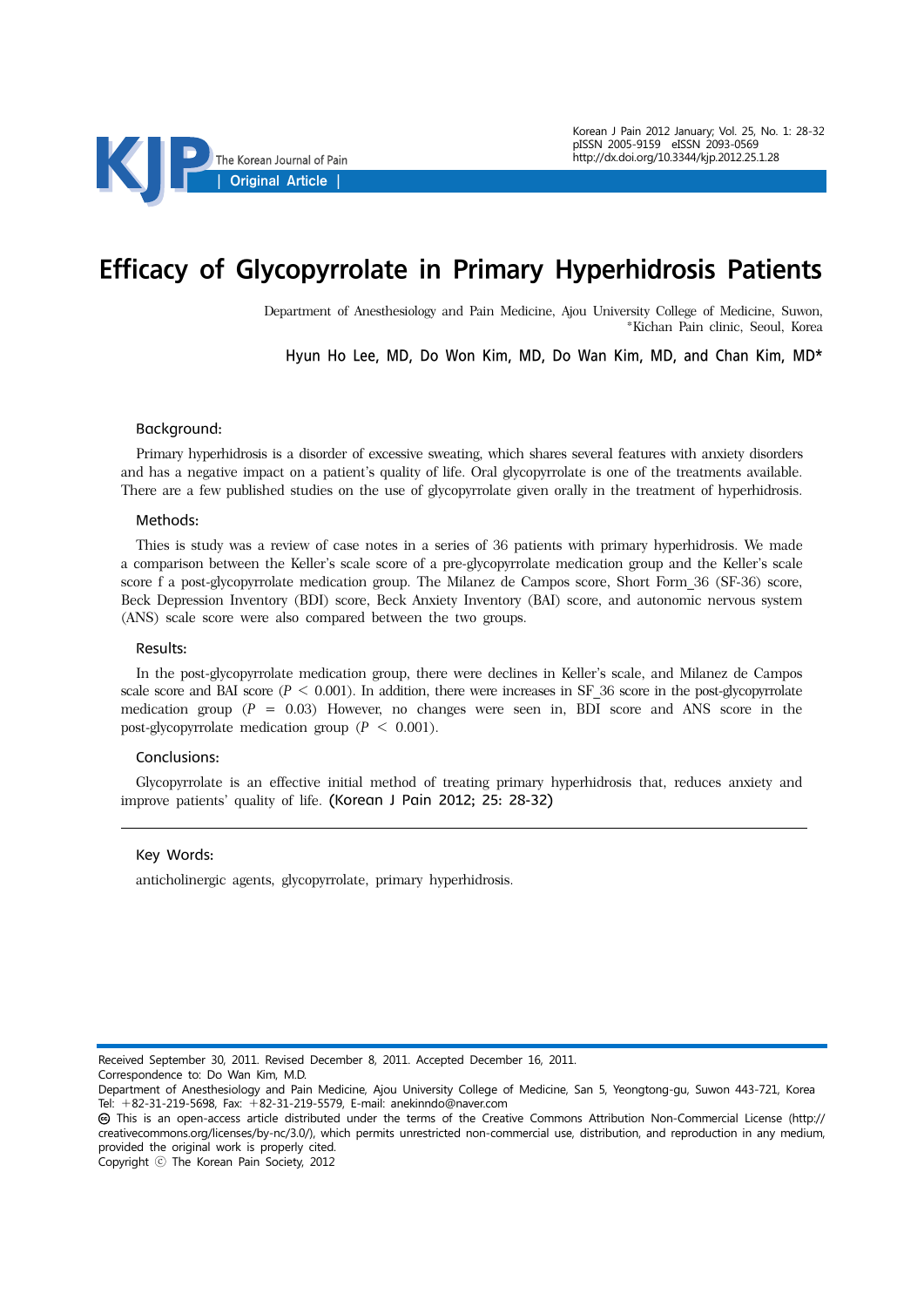## **INTRODUCTION**

Hyperhidrosis is a condition of abnormal sweating, in which a larger amount of perspiration occurs than is needed to control body temperature. Hyperhidrosis is classified into local or general hyperhidrosis according to sweat secretion.

Hyperhidrosis is also differentiated according to time of onset and cause. Primary hyperhidrosis usually occurs during puberty or earlier and characteristically has a strong genetic tendency. Secondary hyperhidrosis occurs at a much later period and accompanies another disease. It is reported that primary hyperhidrosis shows a very good response to treatment, and various treatment methods are employed [1-4].

The preferred treatment method for primary hyperhidrosis should be one that is noninvasive and simple, with few complications and a low financial burden. In this regard, oral administration of medication can be a good initial treatment method.

This study investigated the effect of glycopyrrolate administration on symptoms of primary hyperhidrosis and other clinical symptoms.

### MATERIALS AND METHODS

#### 1. Subjects

Subjects were chosen from patients who visited our pain clinic from January 1, 2007 to December 31, 2009 and were diagnosed with primary hyperhidrosis. Treatment for hyperhidrosis was explained to the patients, and those who decided to take glycopyrrolate were enrolled in the study.

Selection criteria for subjects were as follows: a) age 10 or above and less than 80, b) diagnosed with hyperhidrosis for the first time in their visit to our clinic, c) primary hyperhidrosis patients with no underlying diseases as confirmed by interview, thyroid function test, electrocardiogram, chest X-ray, and blood tests, d) patients with no experience of invasive treatment in their medical history, e) oral administration of medication confirmed to be possible by exclusion of asthma, dysuria, ophthalmologic disease, and cardiac disease through interview, and f) patients who were able to fill out questionnaires personally or with help from the investigator.

Prior to beginning the treatment, the effects of the

medication, side effects, and warnings were sufficiently explained, and treatment proceeded when consent was obtained.

#### 2. Method

Glycopyrrolate 1 mg was administered twice a day as the initial dosage. Then, according to the alleviation of symptoms, the dosage was increased by 2 mg per day up to a maximum of 8 mg per day. If complications that caused difficulties in everyday life arose after increasing the dosage, the dosage was decreased to that directly preceding the current level. The effect and side effects of the medication were examined through weekly questionnaires filled out by the subjects, interviews with the investigator, and physical examinations. The questionnaire included basic information such as age, sex, initial occurrence of hyperhidrosis, physical state, medical history, allergies to medications, underlying disease, family history, and area of perspiration. To examine the improvement of hyperhidrosis symptoms, subjects were given questionnaires including questions from the Keller scale and the Milanez de Campos scale, and the scores were compared. The function of the autonomic nervous system (ANS) was scored through a test comprising 90 questions. In addition to examining the direct symptoms of hyperhidrosis, a Beck Depression Inventory (BDI) [5] and Beck Anxiety Inventory (BAI) [6] were conducted to examine the effect of the treatment on patients' psychology. A Short Form 36 (SF-36) survey was conducted and analyzed before and after administration of medication to examine the changes in quality of life, which reflects the physical and psychological state of the patient [7].

#### 3. Statistical analysis

Descriptive statistics were used to obtain the average score of each indicator and analyze the characteristics of the patients, and a paired T-test was used to analyze the changes in the various indicators before and after administration of medication. Since the variables include some that do not follow the normal distribution, a non-parametric analysis was carried out using a Wilcoxon signed-rank test to analyze the changes in the indicators before and after medication. All analysis used SPSS 12.0.1 (SPSS Inc., Chicago, IL, USA) for Windows. Statistical significance was defined as  $P < 0.05$ .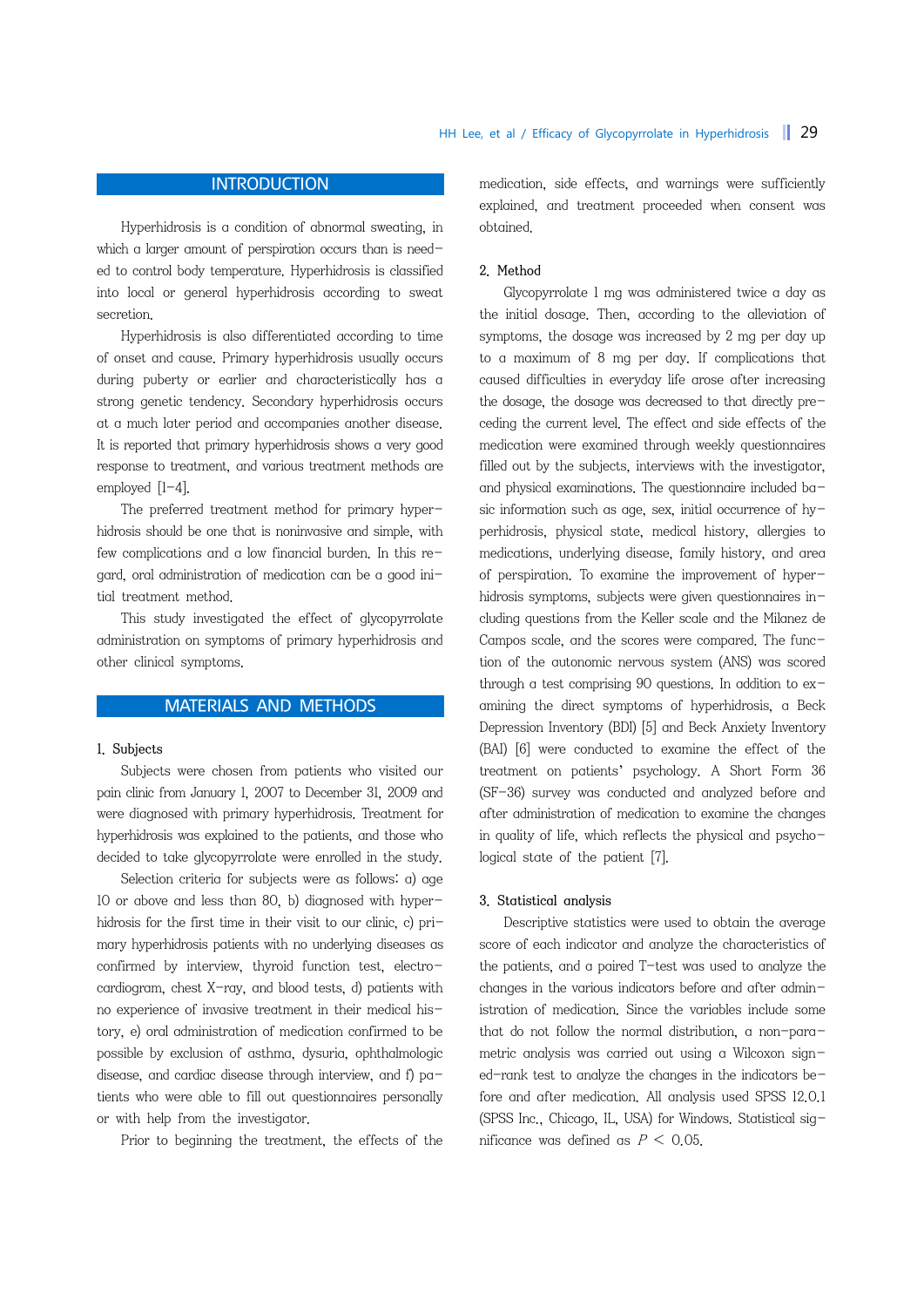## **RESULTS**

66 hyperhidrosis patients filled out the questionnaires before and after medication. Out of these, 18 were excluded because they omitted one or more questions while completing the before and after questionnaires, and 12 were excluded because outpatient follow-up was not possible. Thus, a total of 36 patients were administered glycopyrrolate and answered all the questions on the questionnaire (Table 1).

The areas where hyperhidrosis occurred most frequently were, in descending order, the hands, feet, axillae, head and neck, perineum, and other. 19.4% of the patients were confirmed to have symptoms in only one area, while 27.8% had symptoms in two areas and 52.8% had symptoms in three or more areas simultaneously.

Table 1. Demographic Date and Patient Characteristics in Study Population

| 41.6% (15)    |
|---------------|
| $27.6 + 14.9$ |
| $15.2 + 10.9$ |
| 25.0% (9)     |
| 19.4% (7)     |
|               |



Campo scale of Pre- and post-glycopyrrolate medication groups.

When comparing the Keller scale before and after administration of glycopyrrolate, 75.0% of patients showed an actual decrease in perspiration, and a significant improvement was seen, with a mean score before medication of 60, compared to a mean score after medication of 35.9. It was confirmed that there was an actual decrease in perspiration ( $P < 0001$ ). The Milanez de Campos scale also showed significant change; the mean score of 57.9 before medication improved to 38.7 after medication, providing confirmation that the discomfort level in everyday life had also decreased  $(P < 0.001)$  (Fig. 1).

BDI and ANS scores did not show large differences before and after medication, but the BAI, which indicates an anxiety disorder, showed a significant decrease when scores before and after administration of medication were compared (change from 12.1 to 9.7,  $P = 0.03$ ) (Fig. 2).

Table 2. Analysis of Side Effect of Glycopyrrolate

| Classification   | % (n)        |
|------------------|--------------|
| Dry mouth        | 27.8% (10)   |
| Palpitation      | $11.1\%$ (4) |
| Headache         | $2.8\%$ (1)  |
| <b>Dizziness</b> | $0\%$ (0)    |
| Constipation     | $0\%$ (0)    |
| Dysuria          | $0\%$ (0)    |
| Others           | $8.3\%$ (3)  |



Fig. 2. Comparison of the beck depression inventory (BDI), beck anxiety inventory (BAI) & autonomic nervous system (ANS) scale of pre- and post-glycopyrrolate medication groups.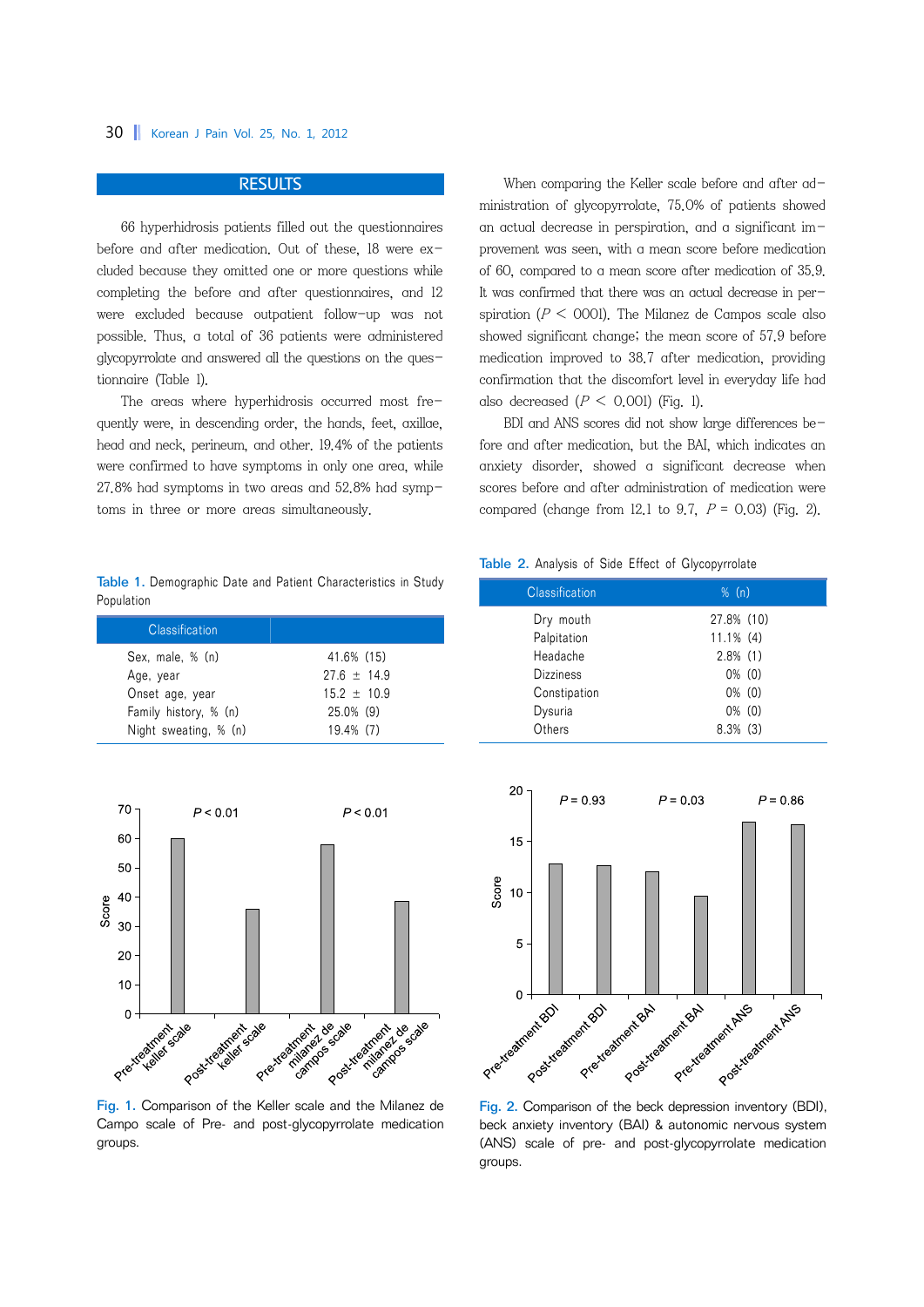While taking medication, 36.1% of patients experienced side effects, but none stopped taking the medication due to this cause (0%). Side effects identified were oral dryness 27.8%, palpitations 11.1%, headache 2.8%, and other 8.3% (Table 2).

## **DISCUSSION**

Primary hyperhidrosis has an occurrence rate of 0.6-1.0% of the entire global population, but among Asians, the rate is as high as 10%, including light symptoms [2]. For a diagnosis of primary hyperhidrosis, it must be confirmed that there is no other disease that could cause the symptoms, which usually appear in areas such as the hands, feet, axillae, trunk, and head and neck. Perspiration is generally induced or intensified by increases in body temperature, exercise, and psychological stimuli. The specific mechanism is not yet known, but symptoms are thought to be due to a hypersensitive reaction of the sympathetic nervous system, and heredity is also thought to play a role  $[4,8]$ .

Hyperhidrosis hinders the everyday life of many patients. Increase of perspiration due to psychological stimuli is a common phenomenon in the general public, but when the amount of perspiration is excessive, it can hinder the social life of patients, lower their quality of life, and may even result in psychological problems such as depression [4,9]. Therefore, treatment is essential for these  $pa$ tients, and various treatment methods are being attempted.

Typical methods of treatment include topical application of aluminum chloride, ionospheresis, oral medication, hypodermic injection of botulinum toxin, sympathetic nerve block using alcohol, and sympathectomy. These methods each have advantages and disadvantages according to their mechanisms of action. Sympathectomy has an excellent perspiration suppression effect but has serious complications of compensatory sweating, and it has a high failure rate in facial hyperhidrosis [1,10-12]. Hyperhidrosis treatment using botulinum toxin has been frequently used recently, but it has limitations, including that it is effective only in specific areas such as the axillae, and that it is rather expensive [3,13]. On the other hand, the rather inexpensive method of topical application of aluminum chloride is also only effective in the axilla area, and it can cause allergic responses in the skin. Ionospheresis is also only effective in specific areas (axillae, hands, feet), the effect is relatively small, and many patients complain of skin rashes and eruption or burning sensation.

Oral medications used in treating hyperhidrosis are sedative or anticholinergic drugs. Oral medication affects the whole body, so there is no compensatory sweating, and it has the advantages of being cheap and easy to take. Sedative drugs are a treatment method that works by suppressing the mechanism by which symptoms appear when the patient is psychologically anxious, but these drugs can cause the side effects of drowsiness and decrease in motivation. Most primary hyperhidrosis patients are young and socially active, so this method of treatment cannot be used in many patients. Anticholinergic drugs act directly on the nerves in the sweat glands to show a perspiration suppression effect [14]. However, anticholinergic drugs suppress the sympathetic nervous system, so symptoms such as oral dryness, palpitations, constipation, dysuria, digestive problems, dizziness, and headaches can occur, and this method cannot be used in patients with underlying diseases such as cataracts or urologic disease. Despite these disadvantages, anticholinergic drugs are still the most frequently selected oral medication. The anticholinergic drug that is used the most often is glycopyrrolate. This drug has fewer central side effects, such as drowsiness or headache, than other anticholinergic drugs, and it has a superior perspiration suppression effect, so it has been widely used overseas as the initial medication in hyperhidrosis treatment [3].

Glycopyrrolate is a drug originally developed for peptic ulcer disease, but it has a perspiration suppression effect, so it is now used frequently in hyperhidrosis treatment. Glycopyrrolate competes with acetylcholine at the muscarinic receptor to cause an anticholinergic effect. In addition, it is a drug in the highly polar quaternary ammonium group and cannot pass through lipid membranes, so it cannot penetrate the brain-nerve barrier and has little effect on the central nervous system. In contrast, atropine sulfate and scopolamine hydrobromide are highly non-polar tertiary amines which can easily pass through lipid membranes [9].

Our study analyzed the effect of orally administered glycopyrrolate in 36 primary hyperhidrosis patients. The study is meaningful in that it analyzed changes in everyday life, psychological state, quality of life, and the autonomic nervous system, in addition to actual decrease of perspiration. Actual decrease of perspiration appeared in 75% of